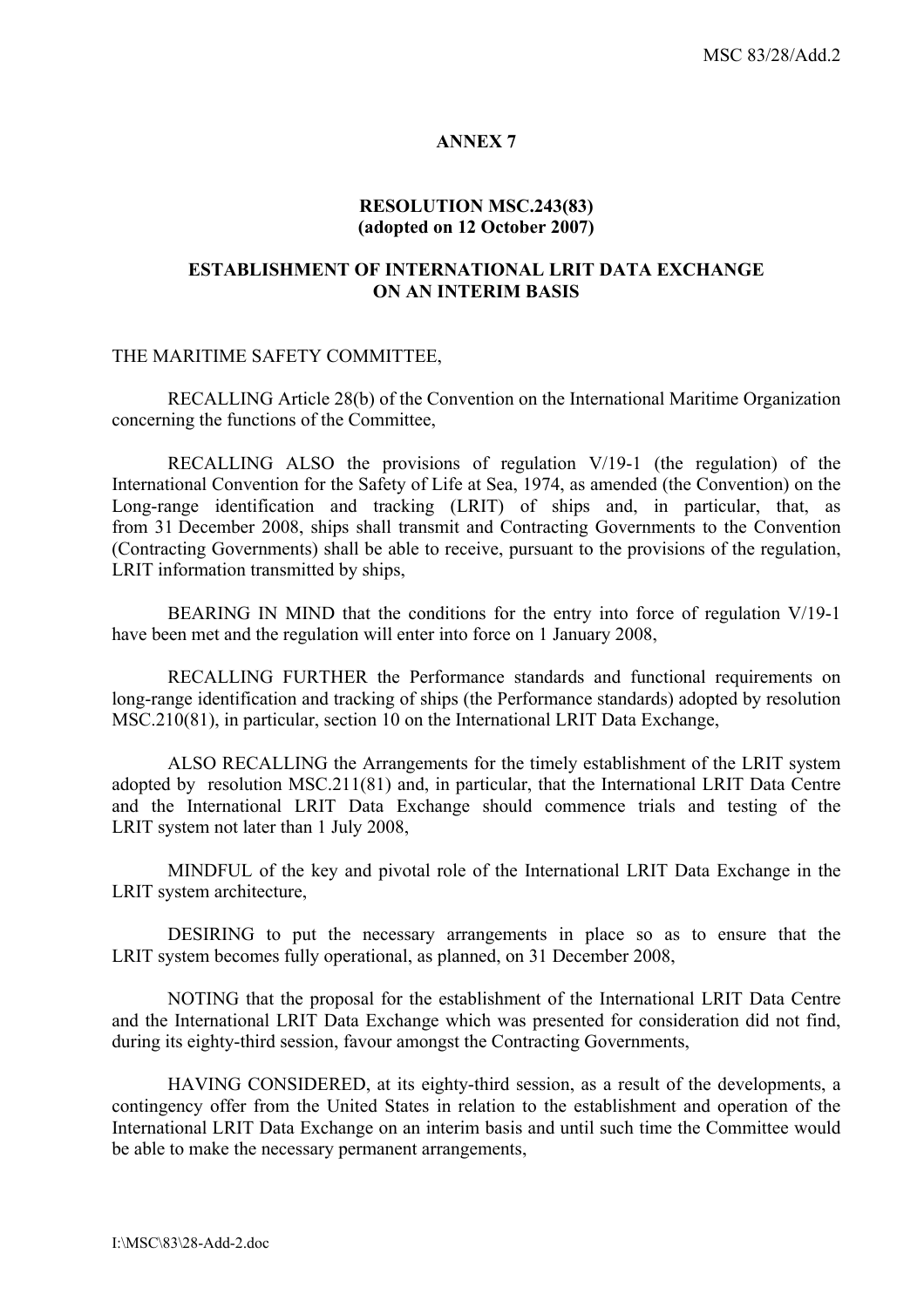1. RECOGNIZES (in view of the fact that the Contracting Governments have accepted the offer of the United States to host, build and operate, on an interim and temporary basis the International LRIT Data Exchange) pursuant to paragraph 10.1 of the Performance standards the aforesaid exchange as the International LRIT Data Exchange referred to in the Performance standards subject to the terms and conditions set out in the Annex to the present resolution;

2. AGREES that, bearing in mind that the contingency offer from the United States is only an interim arrangement and a permanent solution should be found for the International LRIT Data Exchange as soon as possible (within two years as from 1 January 2008 subject to a further review by the Committee), it will start, no later than at its eighty-fourth session, arrangements for seeking a solution for the establishment and operation of the International LRIT Data Exchange on a permanent basis;

3. REQUESTS the Secretariat to prepare, following any necessary consultations with the United States, a draft resolution on the establishment of an International LRIT Data Exchange on an interim basis, within the framework of regulation V/19-1.14, for consideration and adoption by the Committee at its eighty-fourth session.